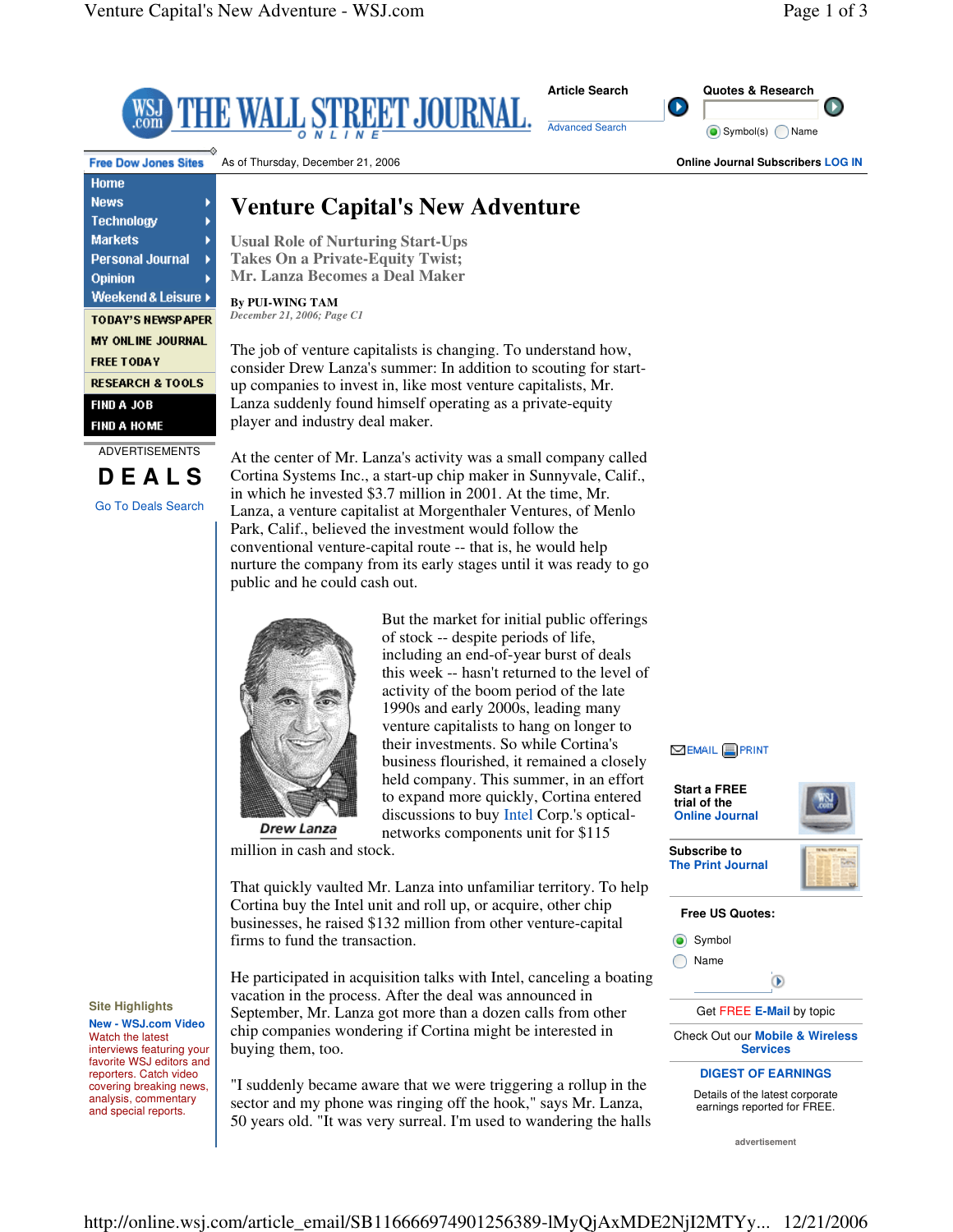of Stanford to fund companies founded by two guys and a dog."

Like Mr. Lanza, other venture capitalists have broadened their roles beyond investing in and nurturing start-up businesses. They more often find themselves handling spinouts -- or buying units of publicly traded companies -- as well as so-called rollups and buyouts, and generally engaging in more-complex financial transactions.

In other words, they have stepped into the realm of private equity, now one of the finance world's hottest arenas. The change could make investing in venture-capital funds more risky.

"The skill set to be the first money into a small tech company is very different than going into a bigger-money market where so many firms are all looking at the same large deals," says Peter Falvey, a managing director at boutique investment bank Revolution Partners in Boston. "Venture capitalists are really departing from their history of investing in small companies."

Though the IPO market has perked up a bit recently, it still isn't as easy to go public as is used to be. That is forcing venture firms to hold on to companies longer. The median time for a venturebacked business to go public is 6.2 years, up from 3.1 years in 1997, according to research firm VentureOne.

The shift also has been spurred by the excess cash that has flooded the venture-capital industry in recent years. The industry has raised more than \$275 billion since 1999, and U.S. venturecapital funds raised \$19.6 billion in the first nine months of this year alone, according to the research firm VentureOne. That means venture capitalists are responsible for putting increasingly large sums to work, which is difficult to do when investing only in start-up businesses. Start-up investments typically require several million dollars each, while buyouts, rollups and the like often require tens of millions of dollars a deal.

"Venture firms are now raising bigger funds and using the money to look at other growth opportunities like spinouts," says Rich Redelfs, a venture capitalist at Foundation Capital in Menlo Park. "They are becoming more private equity-ish."

While the venture-capital industry has dabbled in private equitylike activity before, the momentum has picked up. Venturecapital firm New Enterprise Associates, which has offices in Menlo Park, in July said it had raised a \$2.5 billion fund and was earmarking more than a third of that money for larger, morecomplex deals.

Other venture-capital firms that historically invested mostly in young companies, such as Draper Fisher Jurvetson, also have launched funds in the past year to do similar transactions. Last month, Austin, Texas, venture-capital firm Austin Ventures



## **TODAY'S MOST POPULAR**

1. Flat-Panel TV Discounts Pinch **Retailers** 

2. Commentary: The Top 1% Pay 35% 3. What to Do if You Can't Put 20% Down

4. Goldman Chief Gets Street's Biggest Paycheck

5. Iverson Era Ends in Philadelphia

#### **MORE**

### **COMPANIES**

|                    | Dow Jones, Reuters |
|--------------------|--------------------|
| Intel Corp. (INTC) |                    |
| PRICE              | 20.44              |
| CHANGE             | $-0.16$            |
|                    | 11:26a.m.          |
|                    |                    |

\* At Market Close

bought a majority stake in CreditCards.com Inc., a local Web site that aggregates credit-card offers so users can compare the deals, one of several buyouts it has completed in the past year.

Peter Barris, managing general partner at New Enterprise Associates, says the venture industry's move into bigger and more-complex deals is "a natural evolution." NEA began taking a concerted look at non-start-up investments when it closed a \$2.2 billion fund several years ago, he notes.